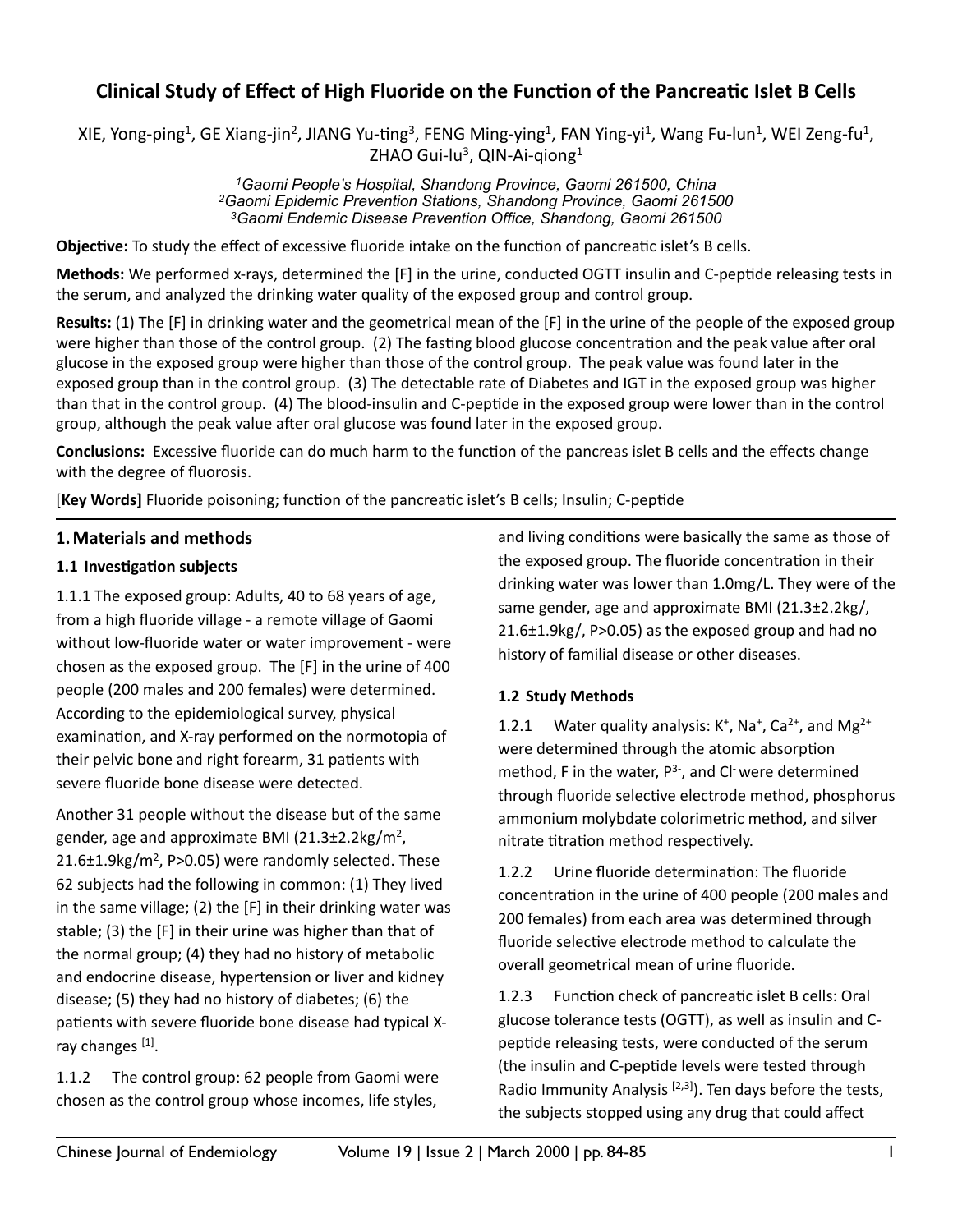glucose metabolism. 75g of glucose was put into 250ml of warm water and every subject was asked to drink it within 5 minutes. The blood glucose, insulin and Cpeptide in the venous blood as well as glucose in the urine were determined in both the fasting state and 60, 120, and 180 minutes after the oral glucose was administered. The blood sampling was done within 3 minutes of time error.

#### **1.3 Statistical Analysis**

The data was presented with  $x \pm s$  or percentage. The difference was assessed with *t* or chi-square.

# **2.Results**

# **2.1 Water Quality Analysis**

The [F] in the drinking water ranged from 7.39 to 8.68 mg/L and averaged 8.03mg/L in the exposed group, 13.4 times higher than that of the control group  $(0.5-0.7mg/L,$ average 0.6mg/L). Ca2+ content in the exposed group was lower than that of the control group and there was no obvious difference in terms of the two groups' K+, Na +, Cl-, Mg2+, and P3- content (P>0.05).

#### **2.2 Urine Fluoride Determination**

The overall geometrical mean of [F] in the urine of the exposed group was  $6.32$  mg/L,  $5.64$  times higher than the control group  $(1.12 \text{ mg/L})$ . The difference was obvious (P<0.01). There was no remarkable difference regarding the geometrical mean of urine fluoride of males and females within the same group.

#### **2.3 Function Check of the Pancreatic Islet's B Cells**

Results of the OGTT insulin and C-peptide releasing tests in the serum are listed in Table 1. The results showed: (1) The fasting blood glucose concentration and the peak value after oral glucose in the exposed group were higher than that of the control group. The peak value was found 120min after the oral glucose was administered, 60 min later than the peak of the control group; (2) The detectable rates of diabetes and  $IGT<sup>[4]</sup>$  in the exposed group were 11.29% and 20.97% while the rates in the control group were both 0. The detectable rates among patients with severe fluoride bone disease were 22.58% and 35.48%, significantly higher than that of people without the disease  $(0, 6.5%)$ .  $(3)$  The fasting blood glucose, insulin, and C-peptide in the exposed group were lower than in the control group. The peak value in the exposed group after administration of oral glucose was significantly higher than in the control group  $(P<0.05, P<0.01)$ and occurred later than in the control group (120min and 60min after the oral glucose, respectively). The above results indicate that the function of pancreatic islet B cells in the exposed group was worse than in the control group. As displayed in Table 2, it was also found that in the exposed group, there were great differences regarding the results of the OGTT, insulin, and Cpeptide releasing tests in the serum of subjects with and without severe fluoride bone disease. Pancreatic islet B cell function among the patients

|               |                      |                        | $(x±s, n=62)$     |                                        |                |                 |  |
|---------------|----------------------|------------------------|-------------------|----------------------------------------|----------------|-----------------|--|
| Group         | Fasting              |                        |                   | <b>60 min</b>                          |                |                 |  |
|               | <b>Blood glucose</b> | <b>Insulin</b><br>mU/L | C-peptide<br>ug/L | <b>Blood glucose</b>                   | <b>Insulin</b> | C-peptide       |  |
|               | mmol/L               |                        |                   | mmol/L                                 | mU/L           | ug/L            |  |
| Exposed group | $5.12 \pm 0.59$      | $10.57 \pm 5.94$       | $0.81 \pm 0.20$   | $8.65 \pm 1.76$                        | 104.60±24.12   | $3.17 \pm 0.54$ |  |
| Control group | $4.61 \pm 0.48$      | 13.10±6.72             | $1.09 \pm 0.45$   | $7.02 \pm 1.35$                        | 71.97±32.50    | $4.33 \pm 0.73$ |  |
| Group         | 120 <sub>min</sub>   |                        |                   | 180 <sub>min</sub>                     |                |                 |  |
|               | <b>Blood glucose</b> | <b>Insulin</b>         | C-peptide         | <b>Blood glucose</b><br><b>Insulin</b> |                | C-peptide       |  |
|               | mmol/L               | mU/L                   | ug/L              | mmol/L                                 | mU/L           | ug/L            |  |
| Exposed group | $8.92 \pm 1.58$      | 110.64±28.40           | $3.96 \pm 1.96$   | $4.69 \pm 0.87$                        | 37.43±18.40    | 1.78±0.86       |  |
| Control group | $4.97 \pm 1.14$      | 47.27±26.56            | $3.21 \pm 1.71$   | $4.28 \pm 0.59$                        | 13.68±7.82     | $1.45 \pm 0.69$ |  |

Note: compared with that of the control group, P<0.05, P<0.01